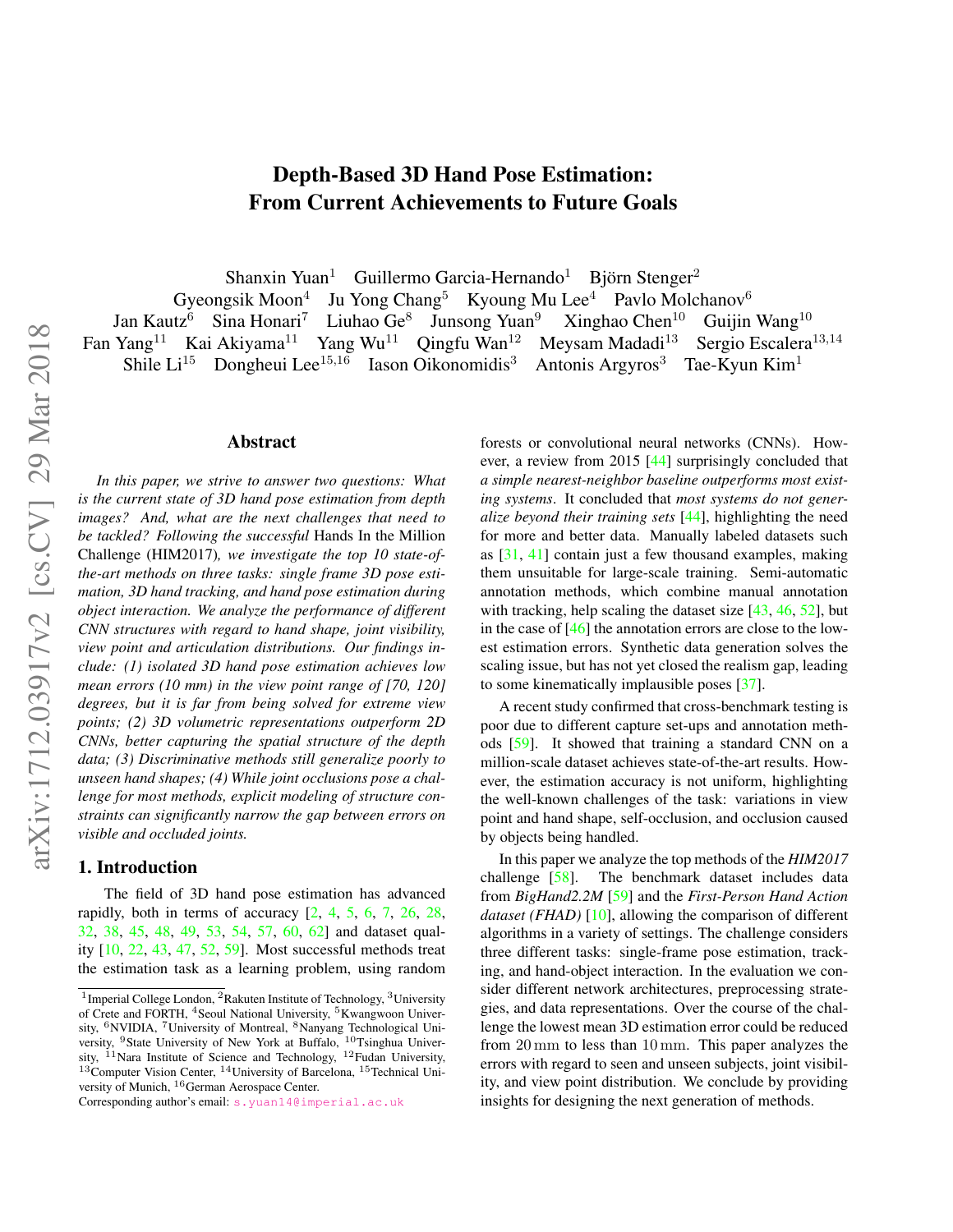<span id="page-1-2"></span><span id="page-1-0"></span>

Figure 1: Evaluated tasks. For each scenario the goal is to infer the 3D locations of the 21 hand joints from a depth image. In Single frame pose estimation (left) and the Interaction task (right), each frame is annotated with a bounding box. In the Tracking task (middle), only the first frame of each sequence is fully annotated.

Related work. Public benchmarks and challenges in other areas such as ImageNet [\[35\]](#page-8-13) for scene classification and object detection, PASCAL [\[9\]](#page-8-14) for semantic and object segmentation, and the VOT challenge [\[19\]](#page-8-15) for object tracking, have been instrumental in driving progress in their respective field. In the area of hand tracking, the review from 2007 by Erol *et al*. [\[8\]](#page-8-16) proposed a taxonomy of approaches. Learning-based approaches have been found effective for solving single-frame pose estimation, optionally in combination with hand model fitting for higher precision, *e.g*., [\[50\]](#page-9-16). The review by Supancic *et al*. [\[44\]](#page-9-12) compared 13 methods on a new dataset and concluded that deep models are well-suited to pose estimation [\[44\]](#page-9-12). It also highlighted the need for large-scale training sets in order to train models that generalize well. In this paper we extend the scope of previous analyses by comparing deep learning methods on a large-scale dataset, carrying out a fine-grained analysis of error sources and different design choices.

## 2. Evaluation tasks

We evaluate three different tasks on a dataset containing over a million annotated images using standardized evaluation protocols. Benchmark images are sampled from two datasets: *BigHand2.2M* [\[59\]](#page-9-11) and *First-Person Hand Action dataset (FHAD)* [\[10\]](#page-8-9). Images from *BigHand2.2M* cover a large range of hand view points (including third-person and first-person views), articulated poses, and hand shapes. Sequences from the *FHAD* dataset are used to evaluate pose estimation during hand-object interaction. Both datasets contain  $640 \times 480$ -pixel depth maps with 21 joint annotations, obtained from magnetic sensors and inverse kinematics. The 2D bounding boxes have an average diagonal length of 162.4 pixels with a standard deviation of 40.7 pixels. The evaluation tasks are 3D single hand pose estimation, *i.e*., estimating the 3D locations of 21 joints, from (1) individual frames, (2) video sequences, given the pose in the first frame, and (3) frames with object interaction, *e.g*., with a juice bottle, a salt shaker, or a milk carton. See Figure [1](#page-1-0) for an overview. Bounding boxes are provided as input for tasks (1) and (3). The training data is sampled from the *BigHand2.2M* dataset and only the interaction task uses test data from the *FHAD* dataset. See Table [1](#page-1-1) for dataset sizes and the number of total and unseen subjects for each task.

<span id="page-1-1"></span>

| Number of         | Train | <b>Test</b><br>single | <b>Test</b><br>track | <b>Test</b><br>interact |
|-------------------|-------|-----------------------|----------------------|-------------------------|
| frames            | 957K  | 295K                  | 294K                 | 2.965                   |
| subjects (unseen) | -5    | 10(5)                 | 10(5)                | 2(0)                    |

|  |  |  |  |  |  | Table 1: Data set sizes and number of subjects. |
|--|--|--|--|--|--|-------------------------------------------------|
|--|--|--|--|--|--|-------------------------------------------------|

## 3. Evaluated methods

We evaluate the top 10 among 17 participating methods [\[58\]](#page-9-15). Table [2](#page-2-0) lists the methods with some of their key properties. We also indirectly evaluate *DeepPrior* [\[29\]](#page-8-17) and *REN* [\[15\]](#page-8-18), which are components of *rvhand* [\[1\]](#page-8-19), as well as *DeepModel* [\[61\]](#page-9-17), which is the backbone of *LSL* [\[20\]](#page-8-20). We group methods based on different design choices.

2D CNN *vs*. 3D CNN. 2D CNNs have been popular for 3D hand pose estimation [\[1,](#page-8-19) [3,](#page-8-21) [14,](#page-8-22) [15,](#page-8-18) [20,](#page-8-20) [21,](#page-8-23) [23,](#page-8-24) [29,](#page-8-17) [57,](#page-9-5) [61\]](#page-9-17). Common pre-processing steps include cropping and resizing the hand volume by normalizing the depth values to [-1, 1]. Recently, several methods have used a 3D CNN  $[12, 24, 56]$  $[12, 24, 56]$  $[12, 24, 56]$  $[12, 24, 56]$  $[12, 24, 56]$ , where the input can be a 3D voxel grid  $[24, 56]$  $[24, 56]$ , or a projective D-TSDF volume [\[12\]](#page-8-25). Ge *et al.* [\[13\]](#page-8-27) project the depth image onto three orthogonal planes and train a 2D CNN for each projection, then fusing the results. In [\[12\]](#page-8-25) they propose a 3D CNN by replacing 2D projections with a 3D volumetric representation (projective D-TSDF volumes  $[40]$ ). In the *HIM2017* challenge  $[58]$ , they apply a 3D deep learning method [\[11\]](#page-8-28), where the inputs are 3D points and surface normals. Moon *et al.* [\[24\]](#page-8-26) propose a 3D CNN to estimate per-voxel likelihoods for each hand joint. *NAIST\_RV* [\[56\]](#page-9-18) proposes a 3D CNN with a hierarchical branch structure, where the input is a  $50<sup>3</sup>$ -voxel grid.

Detection-based *vs*. Regression-based. Detectionbased methods [\[23,](#page-8-24) [24\]](#page-8-26) produce a probability density map for each joint. The method of *RCN-3D* [\[23\]](#page-8-24) is an RCN+ network [\[17\]](#page-8-29), based on Recombinator Networks (RCN) [\[18\]](#page-8-30) with 17 layers and 64 output feature maps for all layers except the last one, which outputs a probability density map for each of the 21 joints. *V2V-PoseNet* [\[24\]](#page-8-26) uses a 3D CNN to estimate per-voxel likelihood of each joint, and a CNN to estimate the center of mass from the cropped depth map. For training, 3D likelihood volumes are generated by placing normal distributions at the locations of hand joints. Regression-based methods [\[1,](#page-8-19) [3,](#page-8-21) [11,](#page-8-28) [14,](#page-8-22) [20,](#page-8-20) [21,](#page-8-23) [29,](#page-8-17) [56\]](#page-9-18)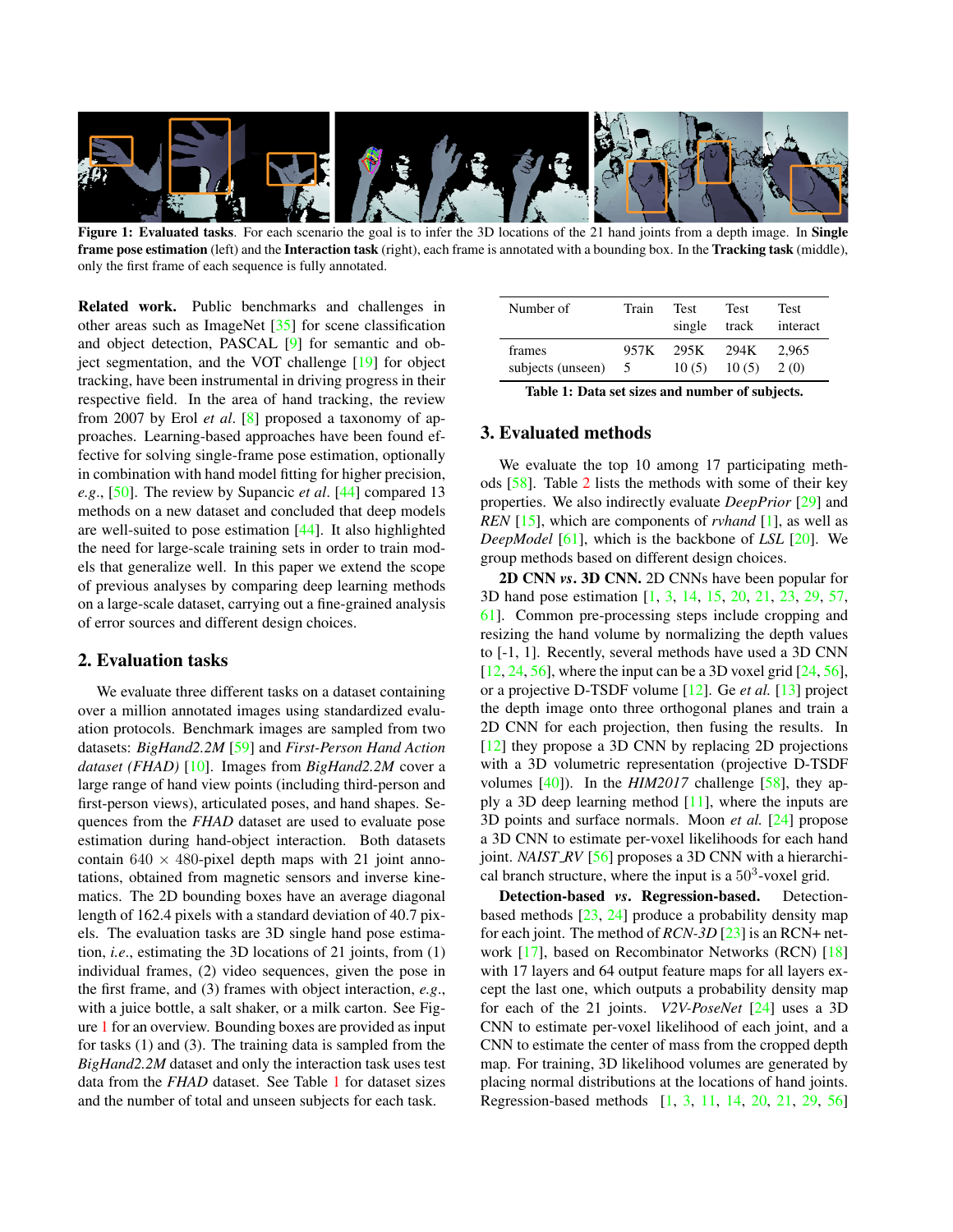<span id="page-2-1"></span><span id="page-2-0"></span>

| Method                    | Model                                                                                      | Input                           | Aug. range $(s, \theta, t)$           | 3D | De | Hi | <b>St</b> | M | R |
|---------------------------|--------------------------------------------------------------------------------------------|---------------------------------|---------------------------------------|----|----|----|-----------|---|---|
| $V2V\text{-}PoseNet [24]$ | 3D CNN, per-voxel likelihood of each joint                                                 | $88\times88\times88$<br>voxels  | $[0.8, 1.2]$ [-40,40]<br>$[-8, 8]$    |    |    | х  | Х         | Х | ✓ |
| $RCN-3D$ [23]             | $RCN+$ network [17] with 17 convolutional layers                                           | $80\times80$                    | $[0.7, 1.1]$ $[0, 360]$<br>$[-8, 8]$  | х  |    | x  | x         | ✓ |   |
| <i>oasis</i> [11]         | Hierarchical PointNet with three set abstraction<br>levels and three full-connected layers | 1024 3D<br>points               | random scaling*                       | х  | х  | Х  | ✓         | Х | x |
| THU_VCLab <sup>[3]</sup>  | Pose-REN [3]: $REN$ [15] + cascaded +<br>hierarchical.                                     | $96\times96$                    | $[0.9, 1.1]$ [-45,45]<br>$[-5,5]$     |    | X  | ℐ  | Х         |   |   |
| NAIST_RV [56]             | 3D CNN with 5 branches, one for each finger                                                | $50\times50\times50$<br>3D grid | $[0.9, 1.1]$ [-90, 90]<br>$[-15, 15]$ |    | x  | ✓  | x         | Х | Х |
| Vanora [14]               | shallow CNN trained end-to-end                                                             | resized 2D                      | random scaling*                       | х  | х  | х  | Х         | Х | Х |
| strawberryfg $[55]$       | $ResNet-152 + [42]$                                                                        | $224\times224$                  | None                                  | х  | х  | х  |           | х |   |
| rvhand $[1]$              | ResNet $[16]$ + REN $[15]$ + Deep Prior $[29]$                                             | $192\times192$                  | $[0.9, 1.1]$ [-90, 90]<br>$[-15, 15]$ | x  | х  | ✓  | ✓         | x |   |
| mmadadi [21]              | Hierarchical tree-like structured CNN [21]                                                 | $192\times192$                  | [random] $[-30, 30]$<br>$[-10, 10]$   | х  | X  | ℐ  | ✓         | х | х |
| <i>LSL</i> [20]           | ScaleNet to estimate hand scale +<br>DeepModel [61]                                        | $128 \times 128$                | [0.85, 1.15] [0, 360]<br>$[-20, 20]$  | х  | X  | х  |           | х | х |

Table 2: Methods evaluated in the hand pose estimation challenge. Methods are ordered by average error on the leader-board. \* in both methods, hand segmentation is performed considering different hand arm lengths. 3D, De, Hi, St, M, and R denote 3D CNN, Detection-based method, Hierarchical model, Structure model, Multistage model, and Residual net, respectively.

directly map the depth image to the joint locations or the joint angles of a hand model [\[39,](#page-8-32) [61\]](#page-9-17). *rvhand* [\[1\]](#page-8-19) combines ResNet [\[16\]](#page-8-31), Region Ensemble Network (*REN*) [\[15\]](#page-8-18), and *DeepPrior* [\[29\]](#page-8-17) to directly estimate the joint locations. *LSL* [\[20\]](#page-8-20) uses one network to estimate a global scale factor and a second network [\[61\]](#page-9-17) to estimate all joint angles, which are fed into a forward kinematic layer to estimate the hand joints.

Hierarchical models divide the pose estimation problem into sub-tasks [\[1,](#page-8-19) [3,](#page-8-21) [15,](#page-8-18) [21,](#page-8-23) [56\]](#page-9-18). The evaluated methods divide the hand joints either by finger  $[21, 56]$  $[21, 56]$  $[21, 56]$ , or by joint type [\[1,](#page-8-19) [3,](#page-8-21) [15\]](#page-8-18). *mmadadi* [\[21\]](#page-8-23) designs a hierarchically structured CNN, dividing the convolution+ReLU+pooling blocks into six branches (one per finger with palm and one for palm orientation), each of which is then followed by a fully connected layer. The final layers of all branches are concatenated into one layer to predict all joints. *NAIST\_RV* [\[56\]](#page-9-18) chooses a similar hierarchical structure of a 3D CNN, but uses five branches, each to predict one finger and the palm. *THU VCLab* [\[3\]](#page-8-21), *rvhand* [\[1\]](#page-8-19), and *REN* [\[15\]](#page-8-18) apply constraints per finger and joint-type (across fingers) in their multiple regions extraction step, each region containing a subset of joints. All regions are concatenated in the last fully connected layers to estimate the hand pose.

Structured methods embed physical hand motion constraints into the model [\[11,](#page-8-28) [20,](#page-8-20) [21,](#page-8-23) [29,](#page-8-17) [55,](#page-9-20) [61\]](#page-9-17). Structural constraints are included in the CNN model [\[20,](#page-8-20) [27,](#page-8-33) [29\]](#page-8-17) or in the loss function [\[21,](#page-8-23) [55\]](#page-9-20). *DeepPrior* [\[29\]](#page-8-17) learns a prior model and integrates it into the network by introducing a *bottleneck* in the last CNN layer. *LSL* [\[20\]](#page-8-20) uses prior knowledge in *DeepModel* [\[61\]](#page-9-17) by embedding a kinematic model layer into the CNN and using a fixed hand model. *mmadadi* [\[21\]](#page-8-23) includes the structure constraints in the loss

function, which incorporates physical constraints about natural hand motion and deformation. *strawberryfg* [\[55\]](#page-9-20) applies a structure-aware regression approach, Compositional Pose Regression [\[42\]](#page-9-21), and replaces the original ResNet-50 with ResNet-152. It uses phalanges instead of joints for representing pose, and defines a loss function that encodes long-range interaction between the phalanges.

Multi-stage methods propagate results from each stage to enhance the training of the subsequent stages  $[3, 23]$  $[3, 23]$  $[3, 23]$ . *THU\_VCLab* [\[3\]](#page-8-21) uses *REN* [\[15\]](#page-8-18) to predict an initial hand pose. In the following stages, feature maps are computed with the guidance of the hand pose estimate in the previous stage. *RCN-3D* [\[23\]](#page-8-24) has five stages: (1) 2D landmark estimation using an RCN+ network  $[17]$ ,  $(2)$  estimation of corresponding depth values by multiplying probability density maps with the input depth image, (3) inverse perspective projection of the depth map to 3D, (4) error compensation for occlusions and depth errors (a 3-layer network of residual blocks) and, (5) error compensation for noise (another 3-layer network of residual blocks).

Residual networks. ResNet [\[16\]](#page-8-31) is adopted by several methods [\[1,](#page-8-19) [3,](#page-8-21) [15,](#page-8-18) [23,](#page-8-24) [24,](#page-8-26) [42\]](#page-9-21). *V2V-PoseNet* [\[24\]](#page-8-26) uses residual blocks as main building blocks. *strawberryfg* [\[55\]](#page-9-20) implements the Compositional Pose Regression method [\[42\]](#page-9-21) by using ResNet-152 as basic network. *RCN-3D* [\[23\]](#page-8-24) uses two small residual blocks in its fourth and fifth stage.

## 4. Results

The aim of this evaluation is to identify success cases and failure modes. We use both standard error metrics [\[30,](#page-8-34) [37,](#page-8-12) [51\]](#page-9-22) and new proposed metrics to provide further insights. We consider joint visibility, seen *vs*. unseen subjects, hand view point distribution, articulation distribution, and per-joint accuracy.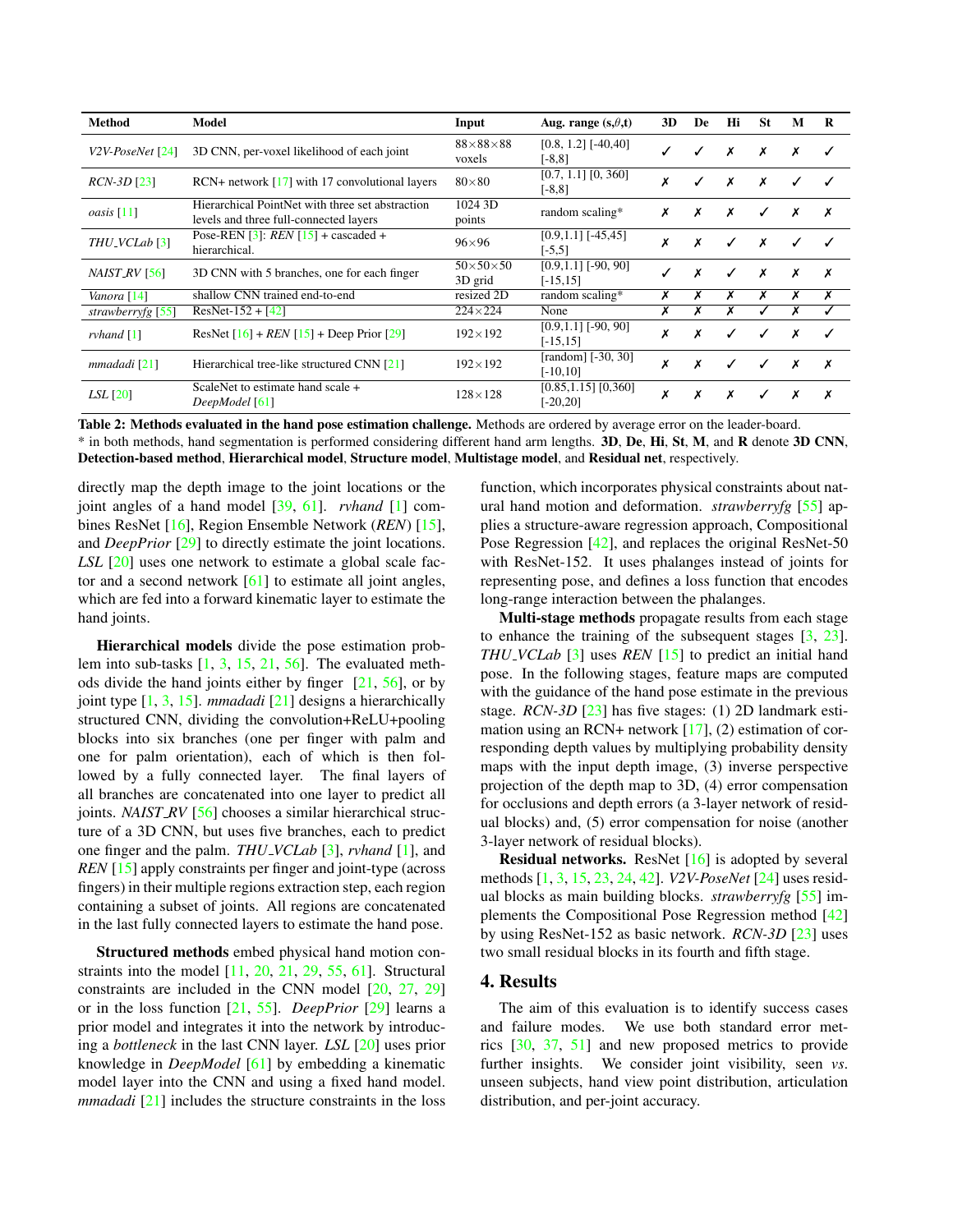<span id="page-3-3"></span><span id="page-3-0"></span>

Figure 2: Estimation errors. (top) proportion of frames within maximum error threshold [\[51\]](#page-9-22), (bottom) proportion of joints within an error threshold [\[37\]](#page-8-12).

<span id="page-3-1"></span>

| Case                     | Seen    | Seen | Unseen  | Unseen |
|--------------------------|---------|------|---------|--------|
| Method                   | Visible | Occ  | Visible | Occ    |
| V <sub>2</sub> V-PoseNet | 6.2     | 8.0  | 11.1    | 14.6   |
| RCN-3D                   | 6.9     | 9.0  | 10.6    | 14.8   |
| oasis                    | 8.2     | 9.8  | 12.4    | 14.9   |
| <b>THU_VCLab</b>         | 8.4     | 10.2 | 12.5    | 16.1   |
| <b>NAIST RV</b>          | 8.8     | 10.1 | 13.1    | 15.6   |
| Vanora                   | 8.8     | 10.5 | 12.9    | 15.5   |
| strawberryfg             | 9.3     | 10.7 | 16.4    | 18.8   |
| rvhand                   | 12.2    | 11.9 | 16.1    | 17.6   |
| mmadadi                  | 10.6    | 13.6 | 15.6    | 19.7   |
| LSL                      | 11.8    | 13.1 | 18.1    | 19.2   |
| Top <sub>5</sub>         | 7.7     | 9.4  | 11.9    | 15.2   |
| All                      | 9.1     | 10.7 | 13.9    | 16.7   |

Table 3: Mean errors (in mm) for single frame pose estimation, divided by cases. 'Seen' and 'Unseen' refers to whether or not the hand shape was in the training set, and 'Occ' denotes 'Occluded joints'.

## 4.1. Single frame pose estimation

Over the 6-week period of the challenge the lowest mean error could be reduced from 19*.*7 mm to 10*.*0 mm by exploring new model types and improving data augmentation, optimization and initialization. For hand shapes seen during training, the mean error was reduced from 14*.*6 mm

<span id="page-3-2"></span>

Figure 3: Estimating annotation errors. Two examples of *Easy Poses* overlayed with estimates by the top five methods (shown in different colors). Poses vary slightly, but are close to the ground truth (black).

to 7*.*0 mm, and for unseen hand shapes from 24*.*0 mm to 12*.*2 mm. Considering typical finger widths of 10-20 mm, these methods are becoming applicable to scenarios like pointing or motion capture, but may still lack sufficient accuracy for fine manipulation that is critical in some UI interactions.

We evaluate ten state-of-the-art methods (Table [2\)](#page-2-0) directly and three methods indirectly, which were used as components of others, *DeepPrior* [\[29\]](#page-8-17), *REN* [\[15\]](#page-8-18), and *DeepModel* [\[61\]](#page-9-17). Figure [2](#page-3-0) shows the results in terms of two metrics: (top) the proportion of frames in which all joint errors are below a threshold [\[51\]](#page-9-22) and (bottom) the total proportion of joints below an error threshold [\[37\]](#page-8-12).

Figure [4](#page-4-0) (top-left) shows the success rates based on perframe average joint errors [\[30\]](#page-8-34) for a varying threshold. The top performer, *V2V-PoseNet*, estimates 70% of frames with a mean error of less than 10 mm, and 20% of frames with mean errors under 5 mm. All evaluated methods achieve a success rate greater than 80% with an average error of less than 20 mm.

As has been noted by  $[15, 27]$  $[15, 27]$  $[15, 27]$ , data augmentation is beneficial, especially for small datasets. However, note that even though the top performing methods employ data augmentation, it is still difficult to generalize to hands from unseen subjects, see Table [3,](#page-3-1) with an error gap of around 6 mm between seen and unseen subjects. Some methods generalize better than others, in particular *RCN-3D* is the top performer on unseen subjects, even though it is not the best on seen subjects.

#### 4.1.1 Annotation error

The annotation error takes into account inaccuracies due to small differences of 6D sensor placement for different subjects during the annotation, and uncertainty in the wrist joint location. To quantify this error we selected poses for which all methods achieved a maximum error [\[51\]](#page-9-22) of less than 10 mm. We denote these as *Easy Poses*. The pose estimation task for these can be considered solved, as shown in Figure [3.](#page-3-2) The outputs of the top five methods are visu-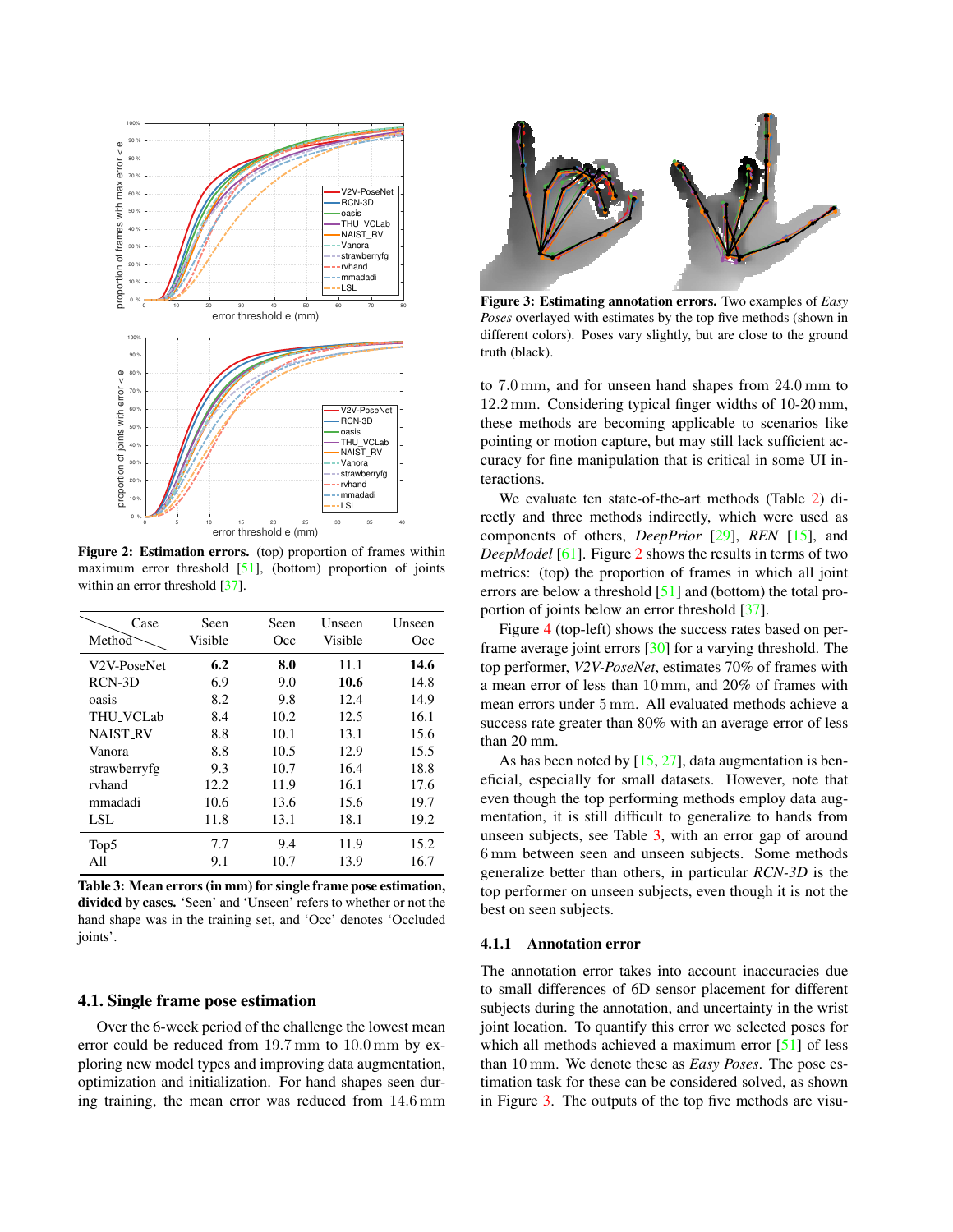<span id="page-4-1"></span><span id="page-4-0"></span>

Figure 4: Success rates for different methods. Top-left: all evaluated methods using all test data. Top-middle: the average of the top five methods for four cases. Top-right: the average of top-two detection-based and regression-based methods in four cases. Bottom-left: direct comparison with 2D CNN and 3D CNN, *mmadadi* is a 2D CNN, *NAIST RV* has the same structure but replaced 2D CNN with 3D CNN. Bottom-middle: comparison among structured methods. Bottom-right: comparison of a cascaded multistage method (*THU VCLab*) and a one-off method (*rvhand*). Both of them use *REN* [\[15\]](#page-8-18) as backbone.

ally accurate and close to the ground truth. We estimate the *Annotation Error* as the error on these poses, which has a mean value of 2*.*8 mm and a standard deviation of 0*.*5 mm.

#### 4.1.2 Analysis by occlusion and unknown subject

Average error for four cases: To analyze the results with respect to joint visibility and hand shape, we partition the joints into four groups, based on whether or not they are visible, and whether or not the subject was seen at training time. Different hand shapes and joint occlusions are responsible for a large proportion of errors, see Table [3.](#page-3-1) The error for unseen subjects is significantly larger than for seen subjects. Moreover, the error for visible joints is smaller than for occluded joints. Based on the first group (visible, seen), we carry out a best-case performance estimate for the current state-of-the-art. For each frame of seen subjects, we first choose the best result from all methods, and calculate the success rate based on the average error for each frame, see the black curve in Figure [4](#page-4-0) (top-middle).

2D *vs*. 3D CNNs: We compare two hierarchical methods with similar structure but different representation. The bottom-left plot of Figure [4](#page-4-0) shows *mmadadi* [\[21\]](#page-8-23), which employs a 2D CNN, and *NAIST\_RV* [\[56\]](#page-9-18), using a 3D CNN. *mmadadi* and *NAIST RV* have almost the same structure, but *NAIST RV* [\[56\]](#page-9-18) uses a 3D CNN, while *mmadadi* [\[21\]](#page-8-23) uses a 2D CNN. *NAIST RV* [\[56\]](#page-9-18) outperforms *mmadadi* [\[21\]](#page-8-23) in all four cases.

Detection-based *vs*. regression-based methods: We compare the average of the top two detection-based methods with the average of the top two regression-based methods. In all four cases, detection-based methods outperform regression-based ones, see the top-right plot of Figure [4.](#page-4-0) In the challenge, the top two methods are detection-based methods, see Table [2.](#page-2-0) Note that a similar trend can be seen in the field of full human pose estimation, where only one method in a recent challenge was regression-based [\[25\]](#page-8-35).

Hierarchical methods: Hierarchical constraints can help in the case of occlusion. The hierarchical model in *rvhand* [\[1\]](#page-8-19) shows similar performance on visible and occluded joints. *rvhand* [\[1\]](#page-8-19) has better performance on occluded joints when the error threshold is smaller than 15 mm, see the bottom-right plot of Figure [4.](#page-4-0) The underlying *REN* module [\[15\]](#page-8-18), which includes finger and joint-type constraints seems to be critical. Methods using only perfinger constraints, *e.g*., *mmadadi* [\[21\]](#page-8-23) and *NAIST RV* [\[56\]](#page-9-18), generalize less well to occluded joints, see the bottom-left plot of Figure [4.](#page-4-0)

Structural methods: We compare four structured methods *LSL* [\[20\]](#page-8-20), *mmadadi* [\[21\]](#page-8-23), *rvhand* [\[1\]](#page-8-19), and *strawberryfg* [\[55\]](#page-9-20), see the bottom-middle plot of Figure [4.](#page-4-0) *strawberryfg* [\[55\]](#page-9-20) and *mmadadi* [\[21\]](#page-8-23) have higher success rates when the error threshold is below 15 mm, while *LSL* [\[20\]](#page-8-20) and *rvhand* [\[1\]](#page-8-19) perform better for thresholds larger than 25 mm. Embedding structural constraints in the loss func-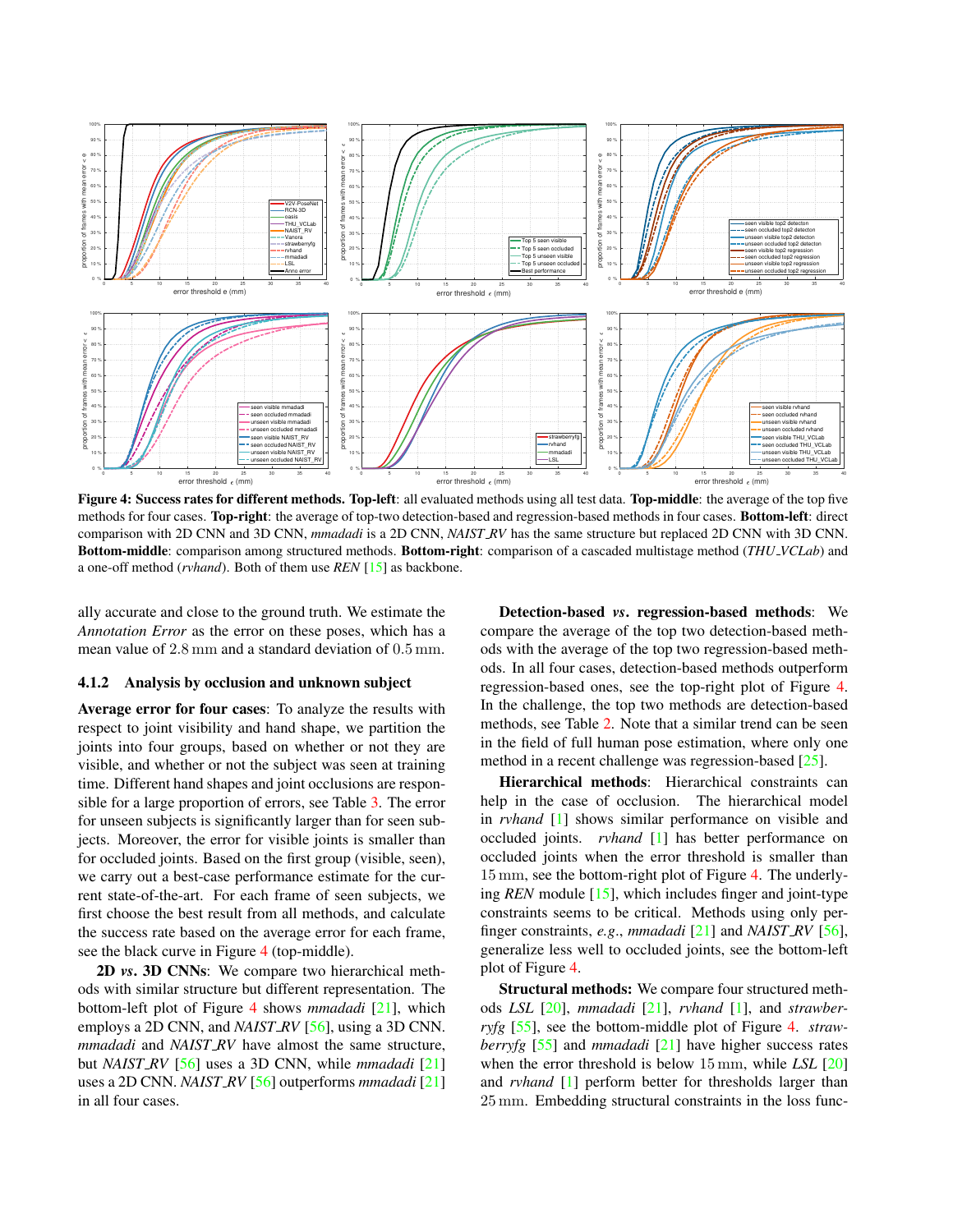<span id="page-5-3"></span><span id="page-5-0"></span>

Figure 5: Joint visibility. Top: Joint visibility distributions for training set and testing sets. Bottom: Average error (mm) for different numbers of visible joints and different methods.

<span id="page-5-1"></span>

Figure 6: View point distributions. The error is significantly higher for small angles between hand and camera orientations.

tion has been more successful than including them within the CNN layers. *strawberryfg* [\[55\]](#page-9-20) performs the best, using constraints on phalanges rather than on joints.

Single- *vs*. multi-stage methods: Cascaded methods work better than single-stage methods, see the bottom-right plot of Figure [4.](#page-4-0) Compared to other methods, *rvhand* [\[1\]](#page-8-19) and *THU VCLab* [\[3\]](#page-8-21) both embed structural constraints, employing *REN* as their basic structure. *THU VCLab* [\[3\]](#page-8-21) takes a cascaded approach to iteratively update results from previous stages, outperforming *rvhand* [\[1\]](#page-8-19).

## 4.1.3 Analysis by number of occluded joints

Most frames contain joint occlusions, see Figure [5](#page-5-0) (top). We assume that a visible joint lies within a small range of the 3D point cloud. We therefore detect joint occlusion by thresholding the distance between the joint's depth annotation value and its re-projected depth value. As shown in Figure [5](#page-5-0) (bottom), the average error decreases nearly monotonously for increasing numbers of visible joints.

<span id="page-5-2"></span>

Figure 7: Articulation distribution. Errors increase for larger finger articulation angles.

#### 4.1.4 Analysis based on view point

The view point is defined as the angle between the palm and camera directions. The test data covers a wide range of view points for the *Single frame pose estimation* task, see Figure [6](#page-5-1) (top). View points in the [70, 120] range have a low mean error of below 10 mm. View points in the [0, 10] range have a significantly larger error due to the amount of self occlusion. View points in the [10, 30] range have an average error of  $15-20$  mm. View point ranges of [30,70] and  $[120, 180]$  show errors of  $10-15$  mm. Third-person and egocentric views are typically defined by the hand facing toward or away from the camera, respectively. However, as shown in Figure  $6$ , there is no clear separation by view point, suggesting a uniform treatment of both cases is sensible. Note that *RCN-3D* [\[23\]](#page-8-24) outperforms others with a margin of 2-3 mm on extreme view points in the range of [150,180] degrees due to their depth prediction stage.

#### 4.1.5 Analysis based on articulation

We evaluate the effect of hand articulation on estimation accuracy, measured as the average of 15 finger flexion angles, see Figure [7.](#page-5-2) To reduce the influence from other factors such as view point, we select frames with view point angles within the range of [70, 120]. We evaluate the top five performers, see Figure [7](#page-5-2) (bottom). For articulation angles smaller than 30 degrees, the mean error is  $7 \text{ mm}$ , when the average articulation angle increases to the range of [35, 70], errors increase to 9-10 mm. When the articulation angle is larger than 70 degrees, close to a fist pose, the mean error increases to over 12 mm.

## 4.1.6 Analysis by joint type

As before we group joints according to their visibility and the presence of the subject in the training set. We report the top five performers, see Figure [10.](#page-6-0) For the easiest case (visible joints of seen subjects), all 21 joints have a similar average error of  $6 - 10$  mm. For seen subjects, along the kinematic hand structure from the wrist to finger tips, occluded joints have increasingly larger errors, reaching 14 mm in the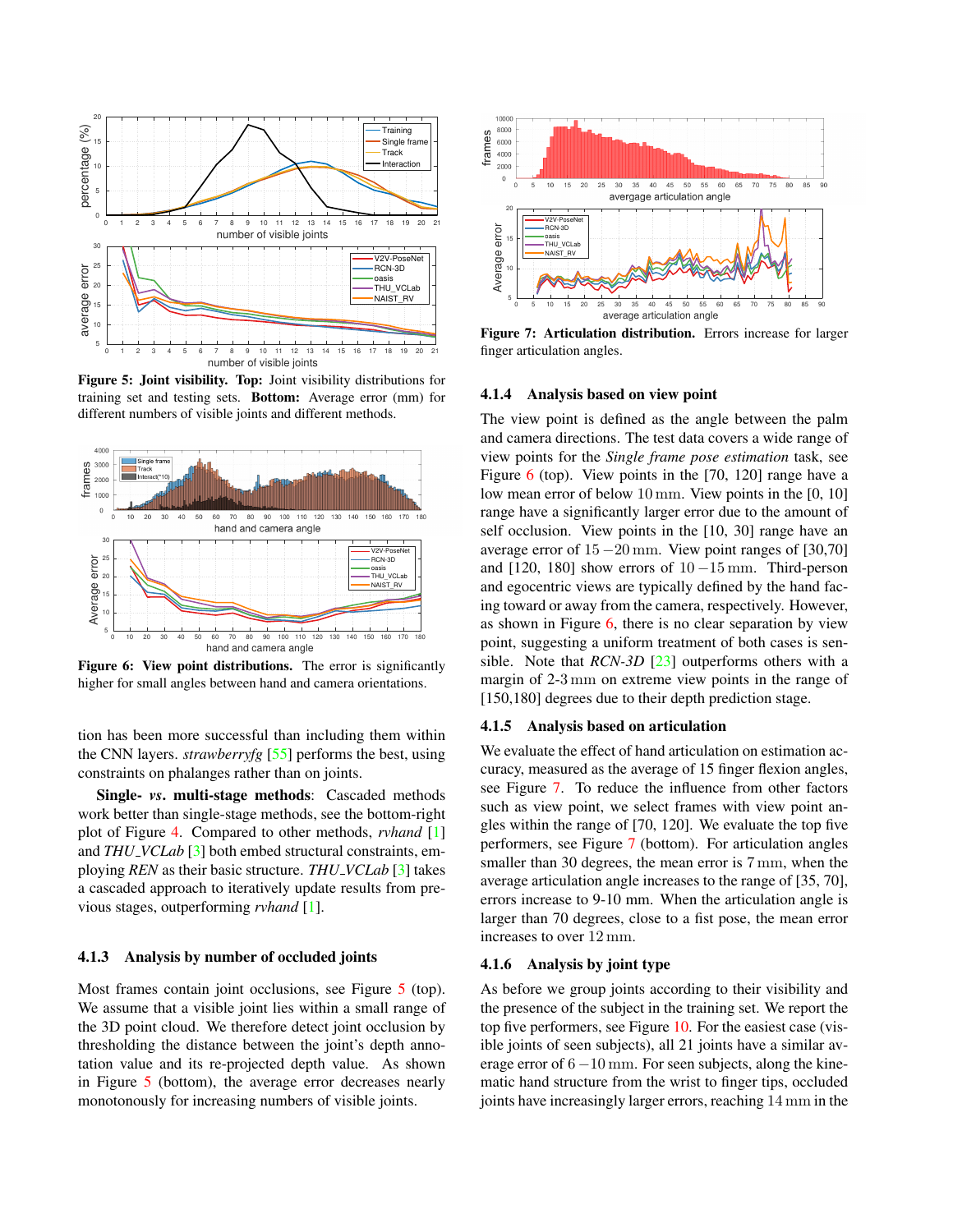<span id="page-6-4"></span><span id="page-6-2"></span>

Figure 8: Error curves for hand tracking. Left: number of frames with IoU below threshold. Middle: success rate for the detection part of each method in two cases. Right: success rate for three methods in four cases.

<span id="page-6-3"></span>

Figure 9: Error curves for hand-object interaction. Left: success rate for each method using average error per-frame. Middle: success rate for visible and occluded joints. Right: average error for each joint.

<span id="page-6-0"></span>

Figure 10: Average error of the top five methods for each joint in the *Single frame pose estimation* task. Finger tips have larger errors than other joints. For non-tip joints, joints on ring finger and middle finger have lower average errors than other fingers. 'T', 'I', 'M', 'R', 'P' denotes 'Thumb', 'Index', 'Middle', 'Ring', and 'Pinky' finger, respectively.

finger tips. Visible joints of unseen subjects have larger errors (10-13 mm) than that of seen subjects. Occluded joints of unseen subjects have the largest errors, with a relatively smaller error for the palm, and larger errors for finger tips  $(24 - 27 \text{ mm})$ . We draw two conclusions: (1) all the top performers have difficulty in generalizing to hands from unseen subjects, (2) occlusions have more effect on finger tips than other joints. An interesting observation is that middle and ring fingers tend to have smaller errors in *MCP* and *PIP* joints than other fingers. One reason may be that the motion of these fingers is more restricted. The thumb's *MCP* joint has a larger error than for other fingers, because it tends to have more discrepancy among different subjects.

<span id="page-6-1"></span>

| Method               | Model                                                                               | AVG  |
|----------------------|-------------------------------------------------------------------------------------|------|
| $RCN-3D_$ track [23] | scanning window + post-processing +<br>pose estimator $\lceil 23 \rceil$            | 10.5 |
| NAIST_RV_track [56]  | hand detector $[34]$ + hand verifier +<br>pose estimator $[56]$                     | 12.6 |
| THU_VCLab_track [3]  | Estimation $\lceil 3 \rceil$ with the aid of tracking<br>$+$ re-initialization [33] | 13.7 |

Table 4: Methods evaluated on 3D hand pose tracking. The last column is the average error in mm for all frames.

## 4.2. Hand pose tracking

In this task we evaluate three state-of-the-art methods, see Table [4](#page-6-1) and Figure [8.](#page-6-2) Discriminative methods [\[3,](#page-8-21) [23,](#page-8-24) [56\]](#page-9-18) break tracking into two sub-tasks: detection and hand pose estimation, sometimes merging the subtasks [\[3\]](#page-8-21). Based on the detection methods, 3D hand pose estimation can be grouped into pure tracking [\[23\]](#page-8-24), trackingby-detection [\[56\]](#page-9-18), and a combination of tracking and reinitialization [\[3\]](#page-8-21), see Table [4.](#page-6-1)

Pure tracking: *RCN-3D track* estimate the bounding box location by scanning windows based on the result in the previous frame, including a motion estimate. Hand pose within the bounding box is estimated using *RCN-3D* [\[23\]](#page-8-24).

Tracking-by-detection: *NAIST RV track* is a trackingby-detection method with three components: hand detector, hand verifier, and pose estimator. The hand detector is built on U-net [\[34\]](#page-8-36) to predict a binary hand-mask, which, after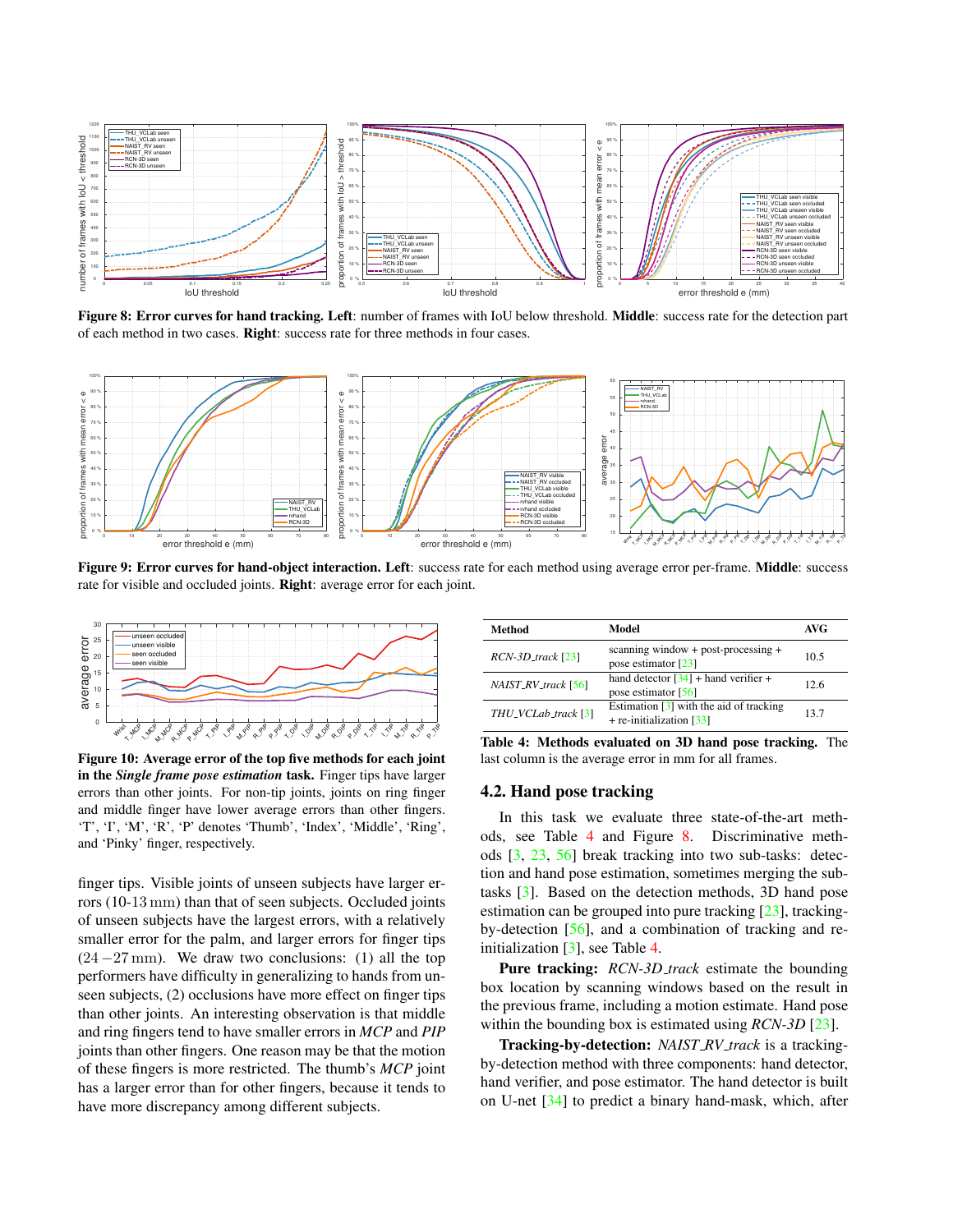<span id="page-7-1"></span><span id="page-7-0"></span>

| <b>Method</b>               | Model                                                                       | <b>AVG</b> |
|-----------------------------|-----------------------------------------------------------------------------|------------|
| NAIST_RV_obj [56]           | Hand-object segmentation $CNN + pose$<br>estimation [56]                    | 25.0       |
| THU_VCLab_obj [3]           | Hand-object segmentation (intuitive) +<br>pose estimation $\lceil 3 \rceil$ | 29.2       |
| rvhand_obj [1]              | Hand-object segmentation CNN + pose<br>estimation $[1]$                     | 31.3       |
| RCN-3D <sub>-obj</sub> [23] | Two RCNs: Feature maps of first are<br>used in the second RCN's stage 2.    | 32.4       |

Table 5: Methods evaluated on hand pose estimation during hand-object interaction. The last column is the average error (mm) for all frames.

verification, is passed to the pose estimator *NAIST RV* [\[56\]](#page-9-18). If verification fails, the result from the previous frame is chosen.

Hybrid tracking and detection: *THU VCLab track* [\[3\]](#page-8-21) makes use of the previous tracking result and the current frame's scanning window. The hand pose of the previous frame is used as a guide to predict the hand pose in the current frame. The previous frame's bounding box is used for the current frame. During fast hand motion, Faster R-CNN [\[33\]](#page-8-37) is used for re-initialization.

Detection accuracy: We first evaluate the detection accuracy by evaluating the bounding box overlap, *i.e*., the intersection over union (IoU) of the detection and ground truth bounding boxes, see Figure [8](#page-6-2) (middle). Overall, *RCN-3D track* is more accurate than *THU VCLab track*, which itself outperforms *NAIST RV track*. Pure detection methods have a larger number of false negatives, especially when multiple hands appear in the scene, see Figure [8](#page-6-2) (left). There are 72 and 174 missed detections (IoU of zero), for *NAIST RV track* and *THU VCLab track*, respectively. By tracking and re-initializing, *THU VCLab track* achieves better detection accuracy overall. *RCN-3D track*, using motion estimation and single-frame hand pose estimation, shows the lowest error.

Tracking accuracy is shown in Figure [8](#page-6-2) (right). Even through *THU VCLab* performs better than *NAIST RV* in the *Single frame pose estimation* task, *NAIST RV track* performs better on the tracking tasks due to per-frame hand detection.

## 4.3. Hand object interaction

For this task, we evaluate four state-of-the-art methods, see Table [5](#page-7-0) and Figure [9.](#page-6-3) Compared to the other two tasks there is significantly more occlusion, see Figure [5](#page-5-0) (top). Methods explicitly handling occlusion achieve higher accuracy with errors in the range of  $25 - 29$  mm: (1) *NAIST\_RV\_obj* [\[56\]](#page-9-18) and rvhand\_obj [\[1\]](#page-8-19) segment the hand area from the object using a network. (2) *THU VCLab obj* [\[3\]](#page-8-21) removes the object region from cropped hand images with image processing operations [\[36\]](#page-8-38). (3) *RCN-3D<sub>-obj</sub>* [\[23\]](#page-8-24) modify their original network to infer the depth values of 2D keypoint locations.

Current state-of-the-art methods have difficulty generalizing to the hand-object interaction scenario. However, *NAIST RV obj* [\[56\]](#page-9-18) and rvhand obj [\[1\]](#page-8-19) show similar performance for visible joints and occluded joints, indicating that CNN-based segmentation can better preserve structure than image processing operations, see the middle plot of Figure [9.](#page-6-3)

## 5. Discussion and conclusions

The analysis of the top 10 among 17 participating methods from the *HIM2017* challenge [\[58\]](#page-9-15) provides insights into the current state of 3D hand pose estimation.

(1) 3D volumetric representations used with a 3D CNN show high performance, possibly by better capturing the spatial structure of the input depth data.

(2) Detection-based methods tend to outperform regression-based methods, however, regression-based methods can achieve good performance using explicit spatial constraints. Making use of richer spatial models, *e.g*., bone structure [\[42\]](#page-9-21), helps further. Regression-based methods perform better in extreme view point cases [\[23\]](#page-8-24), where severe occlusion occurs.

(3) While joint occlusions pose a challenge for most methods, explicit modeling of structure constraints and spatial relation between joints can significantly narrow the gap between errors on visible and occluded joints [\[1\]](#page-8-19).

(4) Discriminative methods still generalize poorly to unseen hand shapes. Data augmentation and scale estimation methods model only global shape changes, but not local variations. Integrating hand models with better generative capability may be a promising direction.

(5) Isolated 3D hand pose estimation achieves low mean errors (10 mm) in the view point range of [70, 120] degrees. However, errors remain large for extreme view points, *e.g*., view point range of [0,10], where the hand is facing away from the camera. Multi-stage methods [\[23\]](#page-8-24) tend to perform better in these cases.

(6) In hand tracking, current discriminative methods divide the problem into two sub-tasks: detection and pose estimation, without using the hand shape provided in the first frame. Hybrid methods may work better by using the provided hand shape.

(7) Current methods perform well on single hand pose estimation when trained on a million-scale dataset, but have difficulty in generalizing to hand-object interaction. Two directions seem promising, (a) designing better hand segmentation methods, and (b) training the model with large datasets containing hand-object interaction.

Acknowledgement: This work was partially supported by Huawei Technologies.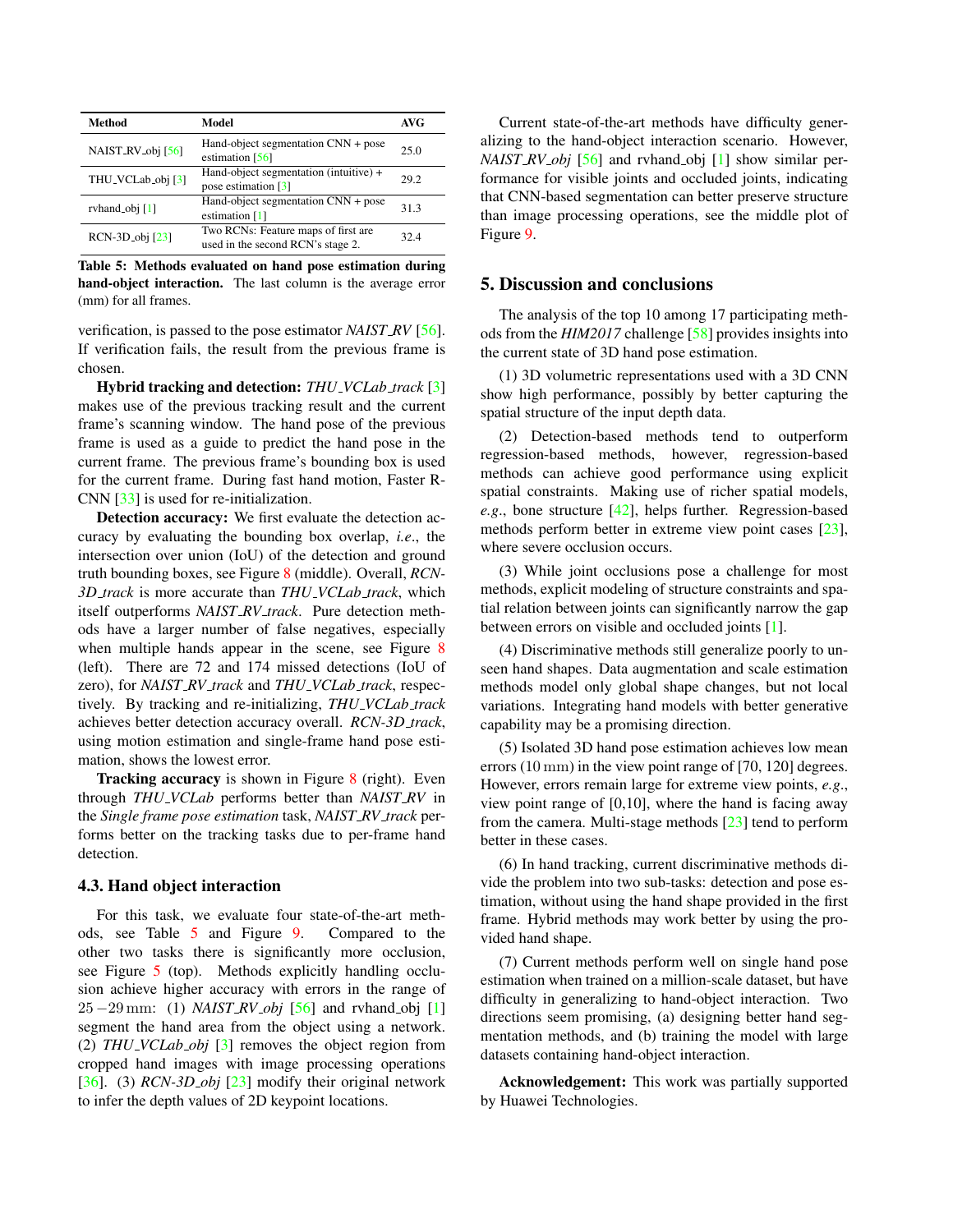## References

- <span id="page-8-19"></span>[1] K. Akiyama, F. Yang, and Y. Wu. Naist rvlab g2's solution for 2017 hand challenge. Hands 2017. [2,](#page-1-2) [3,](#page-2-1) [5,](#page-4-1) [6,](#page-5-3) [8](#page-7-1)
- <span id="page-8-0"></span>[2] S. Baek, K. I. Kim, and T.-K. Kim. Augmented skeleton space transfer for depth-based hand pose estimation. In *CVPR, 2018*. [1](#page-0-0)
- <span id="page-8-21"></span>[3] X. Chen, G. Wang, H. Guo, and C. Zhang. Pose guided structured region ensemble network for cascaded hand pose estimation. *arXiv preprint arXiv:1708.03416*, 2017. [2,](#page-1-2) [3,](#page-2-1) [6,](#page-5-3) [7,](#page-6-4) [8](#page-7-1)
- <span id="page-8-1"></span>[4] C. Choi, S. Kim, and K. Ramani. Learning hand articulations by hallucinating heat distribution. In *ICCV, 2017*. [1](#page-0-0)
- <span id="page-8-2"></span>[5] C. Choi, S. H. Yoon, C.-N. Chen, and K. Ramani. Robust hand pose estimation during the interaction with an unknown object. In *ICCV, 2017*. [1](#page-0-0)
- <span id="page-8-3"></span>[6] N. Cihan Camgoz, S. Hadfield, O. Koller, and R. Bowden. Subunets: End-to-end hand shape and continuous sign language recognition. In *ICCV, 2017*. [1](#page-0-0)
- <span id="page-8-4"></span>[7] X. Deng, S. Yang, Y. Zhang, P. Tan, L. Chang, and H. Wang. Hand3d: Hand pose estimation using 3d neural network. *arXiv preprint arXiv:1704.02224*, 2017. [1](#page-0-0)
- <span id="page-8-16"></span>[8] A. Erol, G. Bebis, M. Nicolescu, R. D. Boyle, and X. Twombly. Vision-based hand pose estimation: A review. *CVIU*, 2007. [2](#page-1-2)
- <span id="page-8-14"></span>[9] M. Everingham, S. A. Eslami, L. Van Gool, C. K. Williams, J. Winn, and A. Zisserman. The pascal visual object classes challenge: A retrospective. *IJCV*, 2015. [2](#page-1-2)
- <span id="page-8-9"></span>[10] G. Garcia-Hernando, S. Yuan, S. Baek, and T.-K. Kim. Firstperson hand action benchmark with rgb-d videos and 3d hand pose annotations. In *CVPR, 2018*. [1,](#page-0-0) [2](#page-1-2)
- <span id="page-8-28"></span>[11] L. Ge, Y. Cai, J. Weng, and J. Yuan. Hand PointNet: 3d hand pose estimation using point sets. In *CVPR*, 2018. [2,](#page-1-2) [3](#page-2-1)
- <span id="page-8-25"></span>[12] L. Ge, H. Liang, J. Yuan, and D. Thalmann. 3d convolutional neural networks for efficient and robust hand pose estimation from single depth images. In *CVPR, 2017*. [2](#page-1-2)
- <span id="page-8-27"></span>[13] L. Ge, H. Liang, J. Yuan, and D. Thalmann. Robust 3D hand pose estimation in single depth images: from singleview cnn to multi-view cnns. In *CVPR, 2016*. [2](#page-1-2)
- <span id="page-8-22"></span>[14] L. Ge and J. Yuan. 2017 hand challenge imi ntu team. Hands 2017. [2,](#page-1-2) [3](#page-2-1)
- <span id="page-8-18"></span>[15] H. Guo, G. Wang, X. Chen, and C. Zhang. Towards good practices for deep 3d hand pose estimation. *arXiv preprint arXiv:1707.07248*, 2017. [2,](#page-1-2) [3,](#page-2-1) [4,](#page-3-3) [5](#page-4-1)
- <span id="page-8-31"></span>[16] K. He, X. Zhang, S. Ren, and J. Sun. Deep residual learning for image recognition. In *CVPR, 2016*. [3](#page-2-1)
- <span id="page-8-29"></span>[17] S. Honari, P. Molchanov, S. Tyree, P. Vincent, C. Pal, and J. Kautz. Improving landmark localization with semisupervised learning. In *CVPR, 2018*. [2,](#page-1-2) [3](#page-2-1)
- <span id="page-8-30"></span>[18] S. Honari, J. Yosinski, P. Vincent, and C. Pal. Recombinator networks: Learning coarse-to-fine feature aggregation. In *CVPR, 2016*. [2](#page-1-2)
- <span id="page-8-15"></span>[19] M. Kristan, J. Matas, A. Leonardis, M. Felsberg, L. Cehovin, G. Fernández, T. Vojir, G. Hager, G. Nebehay, and R. Pflugfelder. The visual object tracking vot2015 challenge results. In *ICCV Workshop 2015*. [2](#page-1-2)
- <span id="page-8-20"></span>[20] S. Li and D. Lee. 2017 hand challenge/frame-based/team hcr: Method description. Hands 2017. [2,](#page-1-2) [3,](#page-2-1) [5](#page-4-1)
- <span id="page-8-23"></span>[21] M. Madadi, S. Escalera, X. Baro, and J. Gonzalez. End-toend global to local cnn learning for hand pose recovery in depth data. *arXiv preprint arXiv:1705.09606*, 2017. [2,](#page-1-2) [3,](#page-2-1) [5](#page-4-1)
- <span id="page-8-10"></span>[22] M. Madadi, S. Escalera, A. Carruesco, C. Andujar, X. Baró, and J. Gonzalez. Occlusion aware hand pose recovery from ` sequences of depth images. In *FG, 2017*. [1](#page-0-0)
- <span id="page-8-24"></span>[23] P. Molchanov, J. Kautz, and S. Honari. 2017 hand challenge nvresearch and umontreal team. Hands 2017. [2,](#page-1-2) [3,](#page-2-1) [6,](#page-5-3) [7,](#page-6-4) [8](#page-7-1)
- <span id="page-8-26"></span>[24] G. Moon, J. Y. Chang, and K. M. Lee. V2v-posenet: Voxelto-voxel prediction network for accurate 3d hand and human pose estimation from a single depth map. In *CVPR, 2018*. [2,](#page-1-2) [3](#page-2-1)
- <span id="page-8-35"></span>[25] MPII Leader Board. [http://human-pose.mpi-inf.](http://human-pose.mpi-inf.mpg.de) [mpg.de](http://human-pose.mpi-inf.mpg.de). [5](#page-4-1)
- <span id="page-8-5"></span>[26] F. Mueller, D. Mehta, O. Sotnychenko, S. Sridhar, D. Casas, and C. Theobalt. Real-time hand tracking under occlusion from an egocentric rgb-d sensor. In *ICCV, 2017*. [1](#page-0-0)
- <span id="page-8-33"></span>[27] M. Oberweger and V. Lepetit. Deepprior++: Improving fast and accurate 3d hand pose estimation. In *ICCV Workshop, 2017*. [3,](#page-2-1) [4](#page-3-3)
- <span id="page-8-6"></span>[28] M. Oberweger, G. Riegler, P. Wohlhart, and V. Lepetit. Efficiently creating 3D training data for fine hand pose estimation. In *CVPR, 2016*. [1](#page-0-0)
- <span id="page-8-17"></span>[29] M. Oberweger, P. Wohlhart, and V. Lepetit. Hands deep in deep learning for hand pose estimation. In *CVWW, 2015*. [2,](#page-1-2) [3,](#page-2-1) [4](#page-3-3)
- <span id="page-8-34"></span>[30] I. Oikonomidis, N. Kyriazis, and A. A. Argyros. Efficient model-based 3D tracking of hand articulations using kinect. In *BMVC*, 2011. [3,](#page-2-1) [4](#page-3-3)
- <span id="page-8-11"></span>[31] C. Qian, X. Sun, Y. Wei, X. Tang, and J. Sun. Realtime and robust hand tracking from depth. In *CVPR, 2014*. [1](#page-0-0)
- <span id="page-8-7"></span>[32] E. Remelli, A. Tkach, A. Tagliasacchi, and M. Pauly. Lowdimensionality calibration through local anisotropic scaling for robust hand model personalization. In *ICCV, 2017*. [1](#page-0-0)
- <span id="page-8-37"></span>[33] S. Ren, K. He, R. Girshick, and J. Sun. Faster r-cnn: Towards real-time object detection with region proposal networks. In *NIPS, 2015*. [7,](#page-6-4) [8](#page-7-1)
- <span id="page-8-36"></span>[34] O. Ronneberger, P. Fischer, and T. Brox. U-net: Convolutional networks for biomedical image segmentation. In *MIC-CAI*, 2015. [7](#page-6-4)
- <span id="page-8-13"></span>[35] O. Russakovsky, J. Deng, H. Su, J. Krause, S. Satheesh, S. Ma, Z. Huang, A. Karpathy, A. Khosla, M. Bernstein, et al. Imagenet large scale visual recognition challenge. *IJCV, 2015*. [2](#page-1-2)
- <span id="page-8-38"></span>[36] J. Serra. *Image analysis and mathematical morphology, v. 1*. Academic press, 1982. [8](#page-7-1)
- <span id="page-8-12"></span>[37] T. Sharp, C. Keskin, D. Robertson, J. Taylor, J. Shotton, D. Kim, C. Rhemann, I. Leichter, A. Vinnikov, Y. Wei, D. Freedman, P. Kohli, E. Krupka, A. Fitzgibbon, and S. Izadi. Accurate, robust, and flexible real-time hand tracking. In *CHI, 2015*. [1,](#page-0-0) [3,](#page-2-1) [4](#page-3-3)
- <span id="page-8-8"></span>[38] T. Simon, H. Joo, I. Matthews, and Y. Sheikh. Hand keypoint detection in single images using multiview bootstrapping. In *CVPR, 2017*. [1](#page-0-0)
- <span id="page-8-32"></span>[39] A. Sinha, C. Choi, and K. Ramani. Deephand: Robust hand pose estimation by completing a matrix imputed with deep features. In *CVPR, 2016*. [3](#page-2-1)